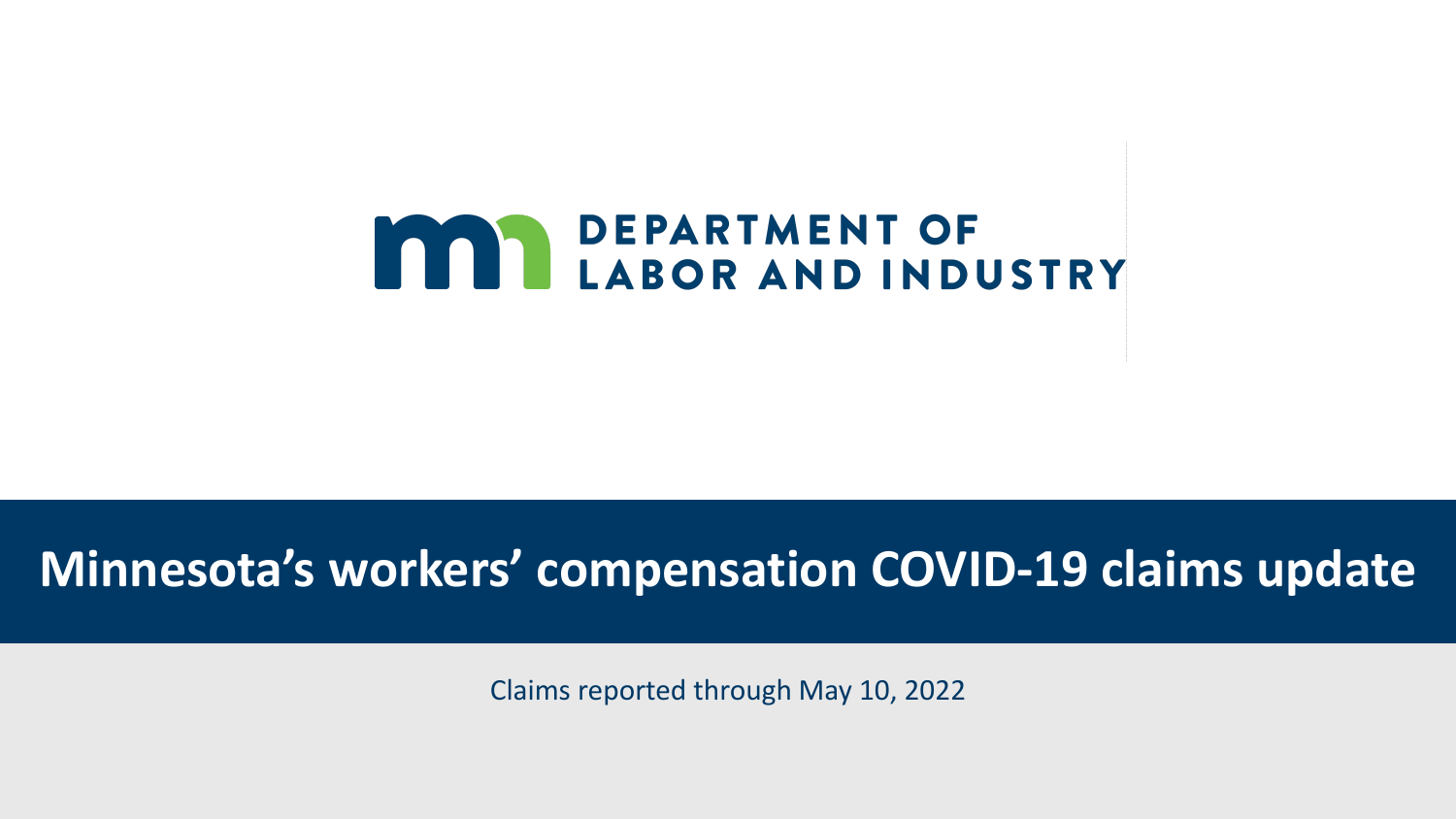# Workers' compensation COVID-19 presumption

- The presumption amended Minnesota Statutes section 176.011, subdivision 15.
- The rebuttable presumption covers:
	- **·** a licensed peace officer, firefighter, paramedic or emergency medical technician;
	- certain workers employed at a corrections, detention or secure treatment facility;
	- **EXT** a health care provider, nurse or assistive employee employed in a health care, home care or long-term care setting, with direct COVID-19 patient care or ancillary work in COVID-19 patient units;
	- a person required to provide child care to children of first responders and health care workers under Executive Orders 20-02 and 20-19.
- For these workers, their COVID-19 illness is presumed to be work-related unless the employer can prove that their infection was a result of non-work exposure.
- Effective for workers contracting COVID-19 between April 8, 2020, through Dec. 31, 2021, and between Feb. 3, 2022, through Jan. 13, 2023.

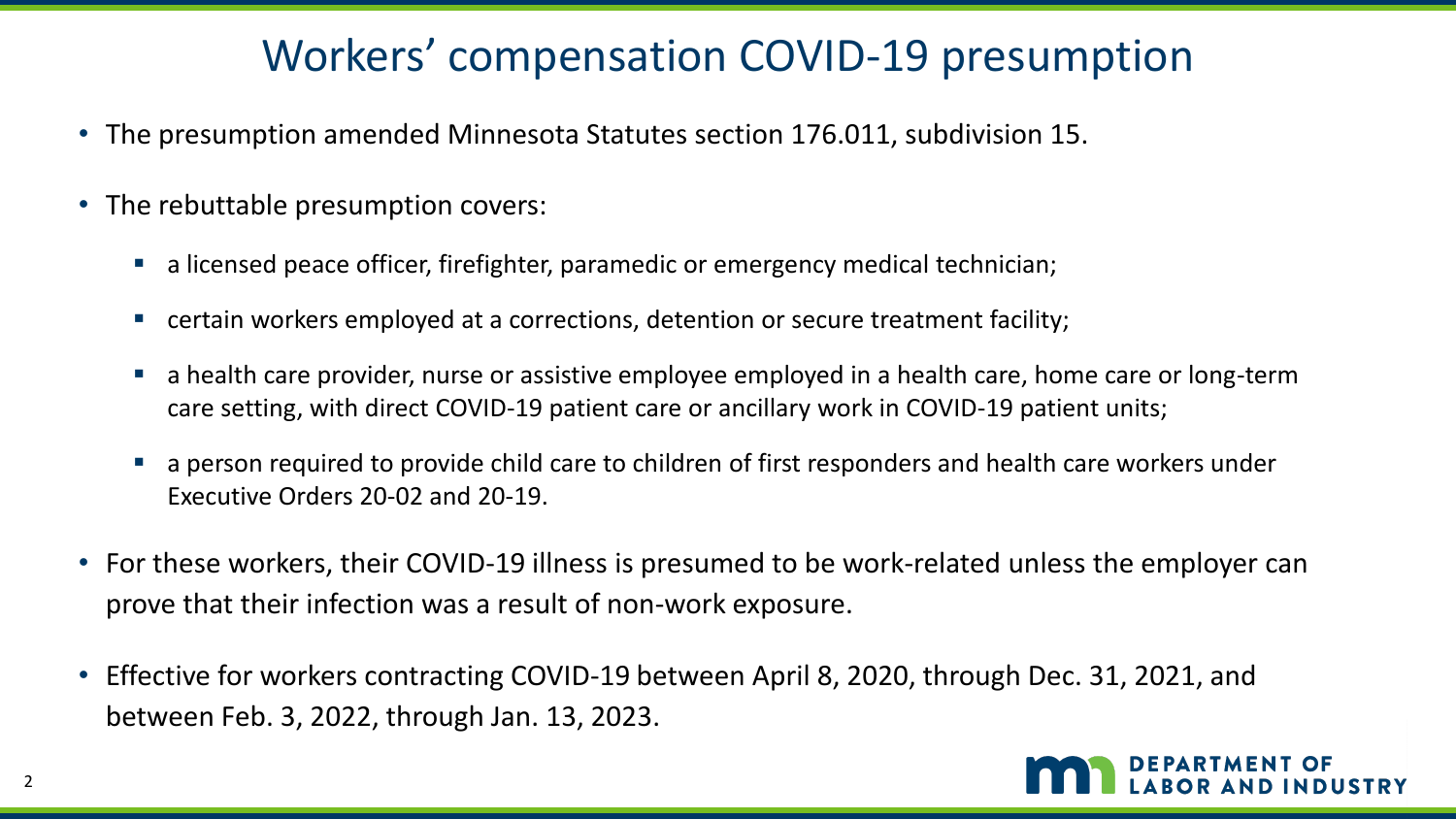## About these claim counts

- The claims counts show the total number of claims with COVID-19 or coronavirus exposure given as a nature or cause of injury.
- All claims submitted are included in the count of reported claims, ignoring lost-time status and acceptance or denial of benefits.
- Injury reports are received three to four weeks, on average, after the date of illness.
	- **The illness date is either reported by the worker or employer. It does not always correspond with the** date of onset of symptoms.
	- **Primary liability decisions generally arrive a week or two after the claim is reported.**
	- The Department of Labor and Industry (DLI) continues to receive claims with illness dates six months earlier.

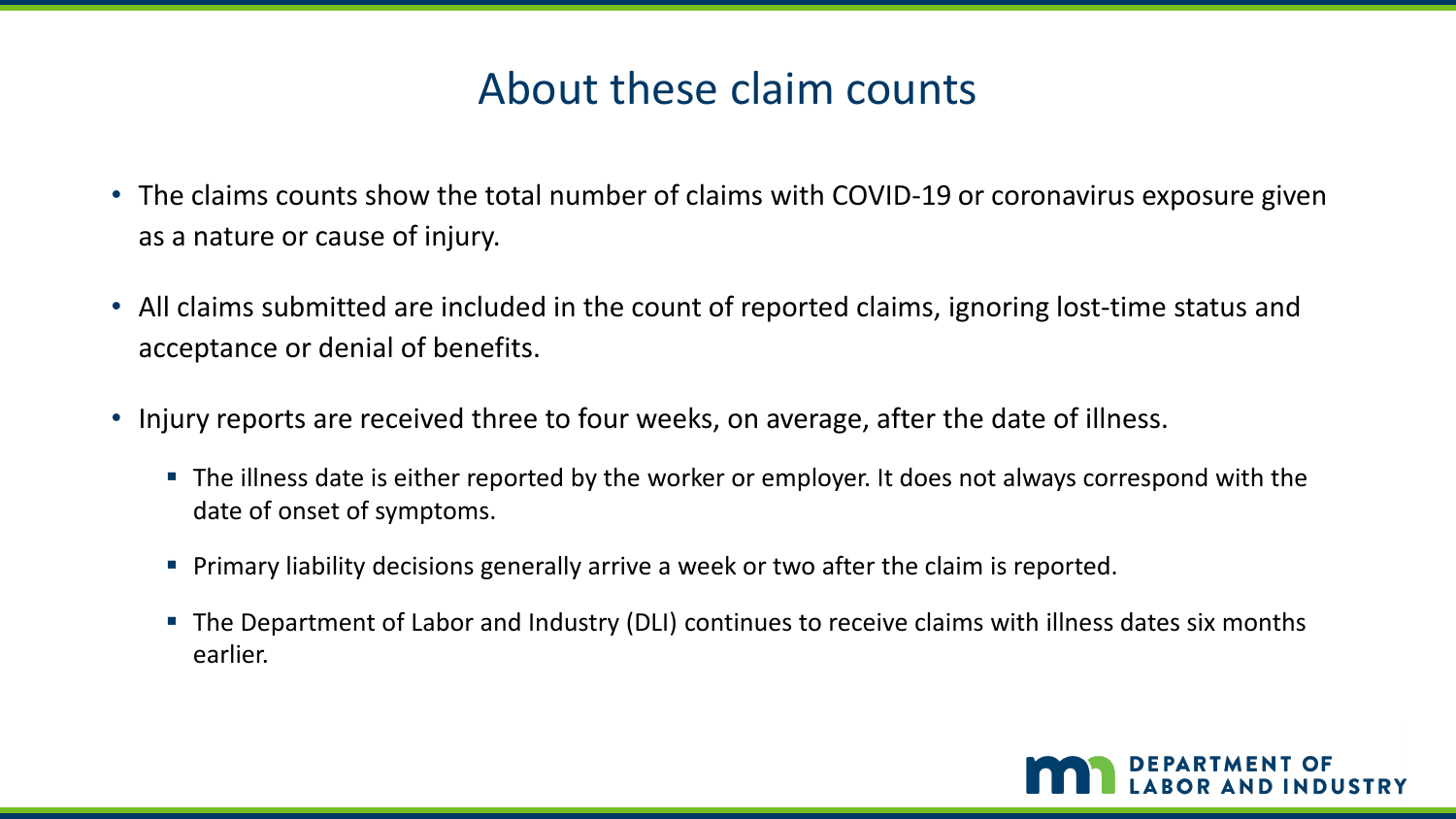# 38,285 COVID-19 claims reported through May 10, 2022



Claims by month received

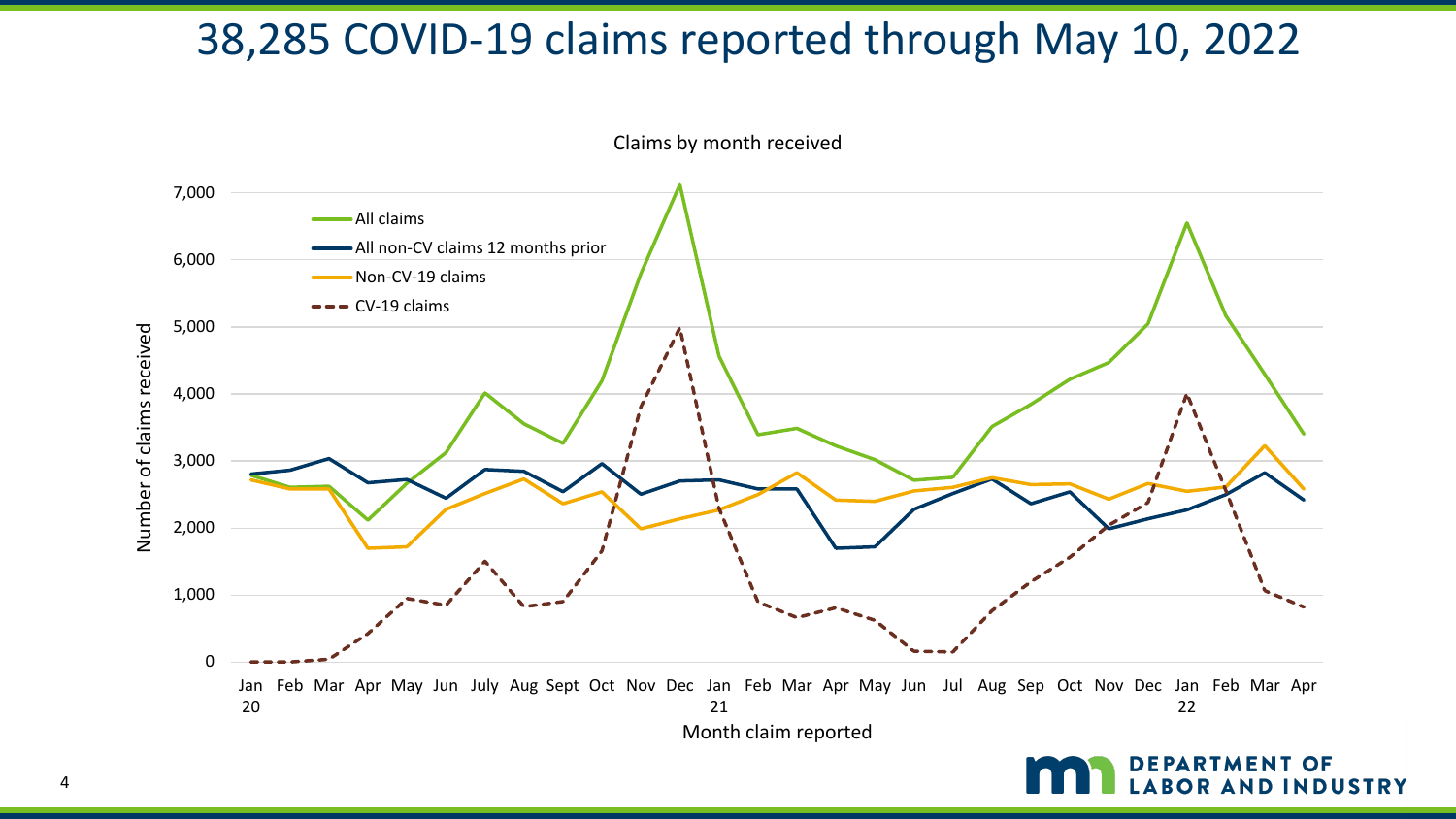### Illnesses peaked in Nov. 2020 and Dec. 2021



LABOR AND INDUSTRY

Weekly CV-19 claims, all industries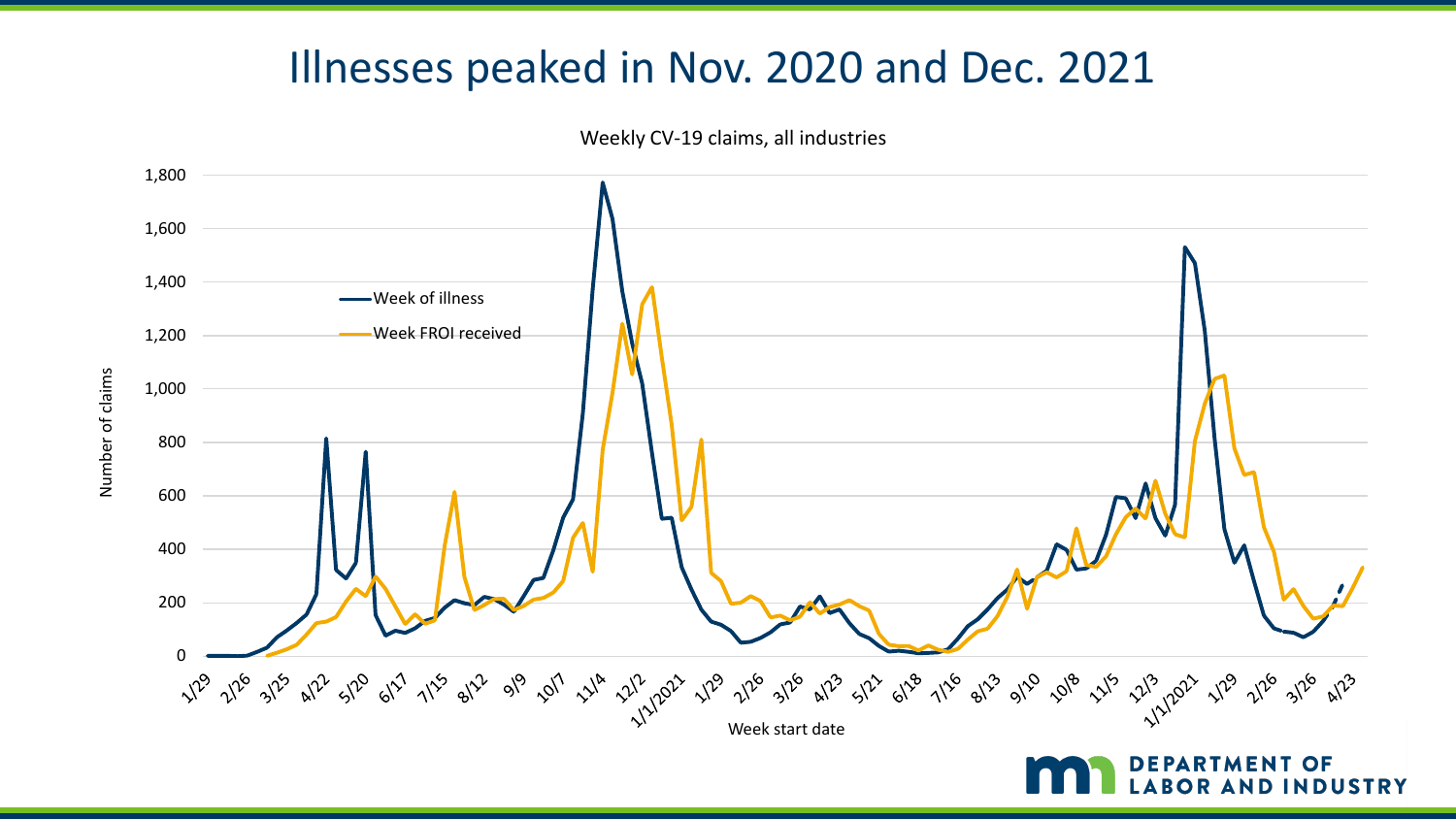# COVID-19 claims dropped from Jan. through March 2022



COVID-19 claims by presumption status and illness month

Month of illness start



Number of claims reported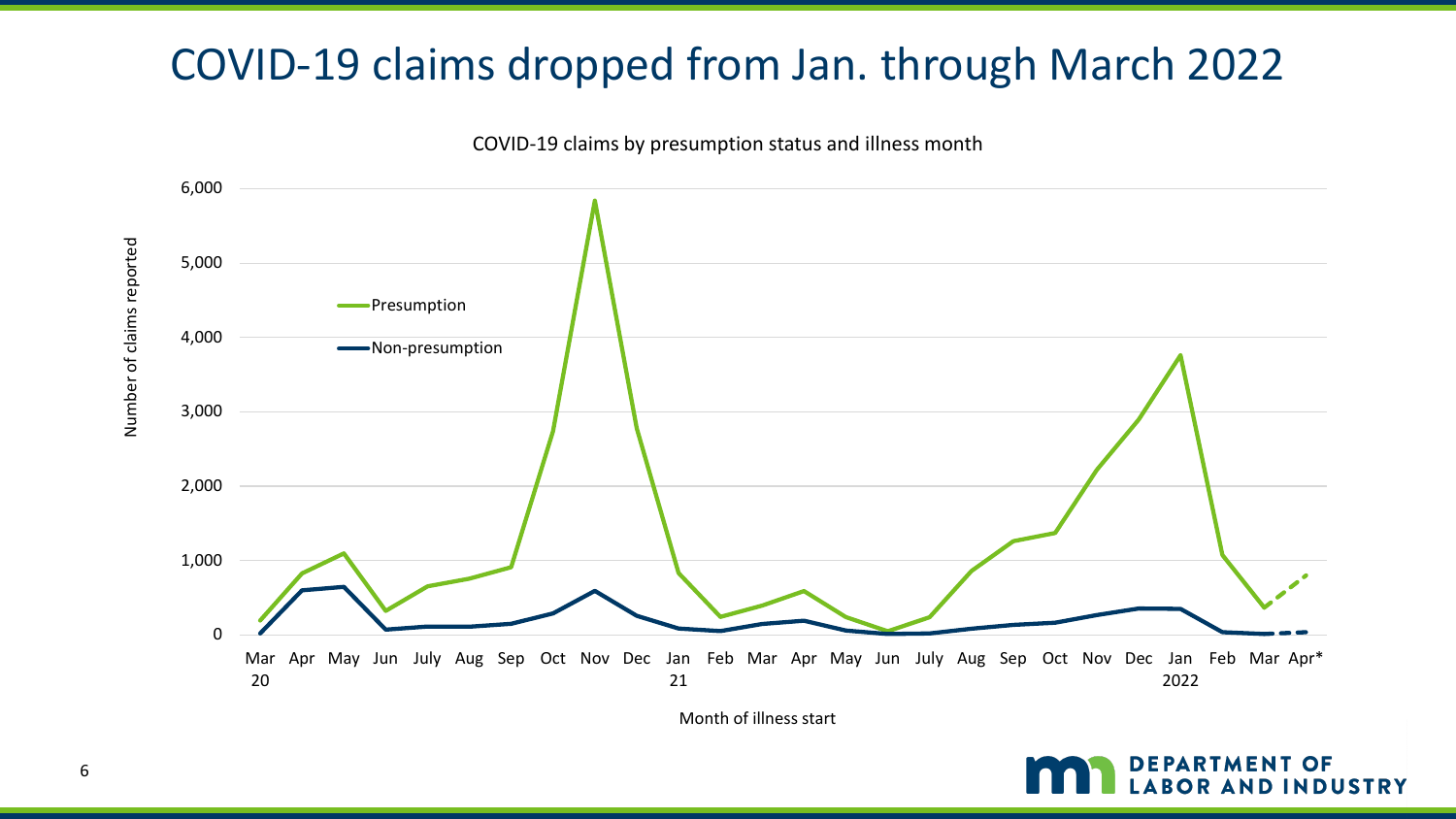# First responder claims dropped 88% from Jan. to April 2022



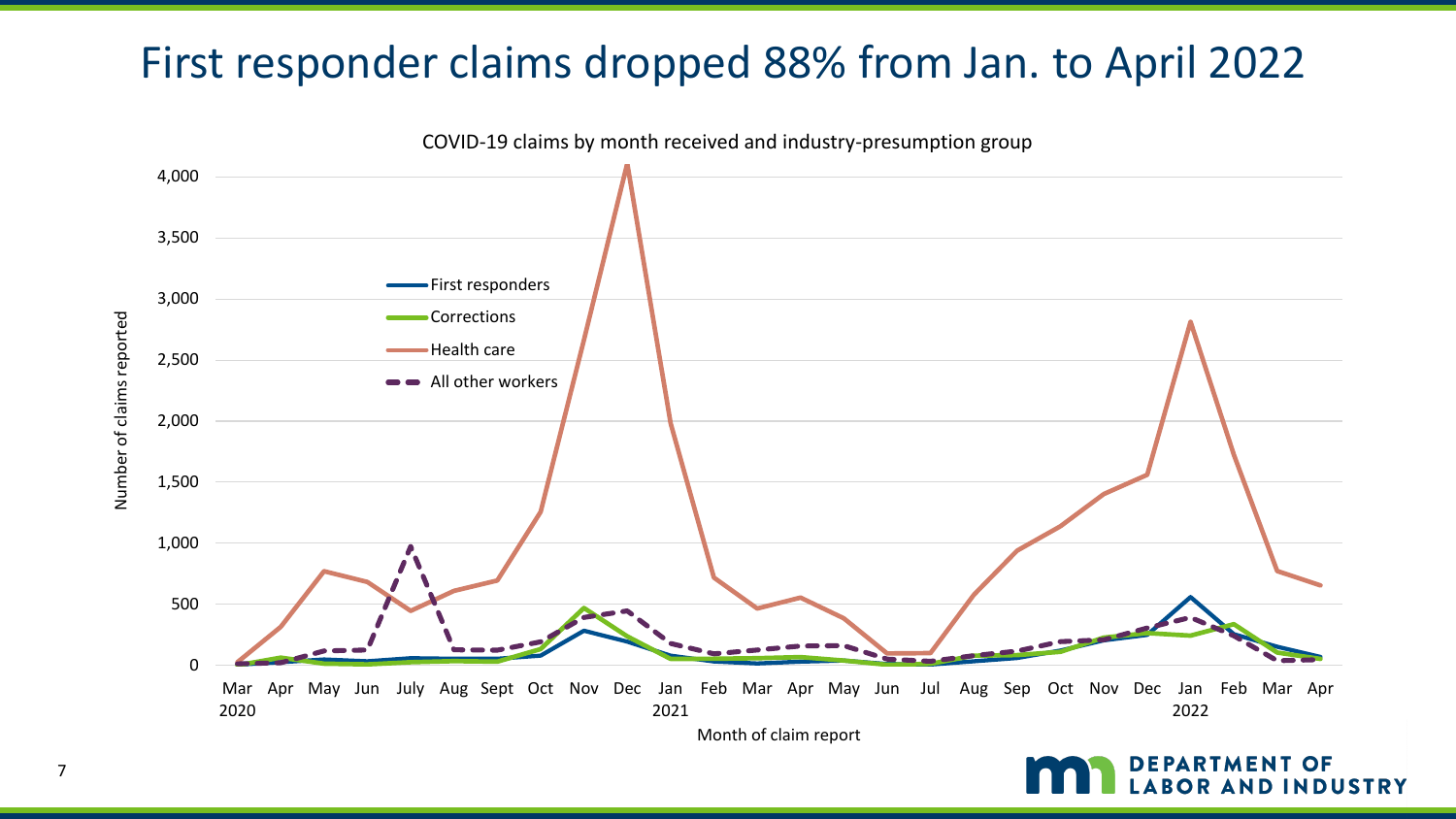# Health care COVID-19 cases increasing in April 2022



Month of illness



8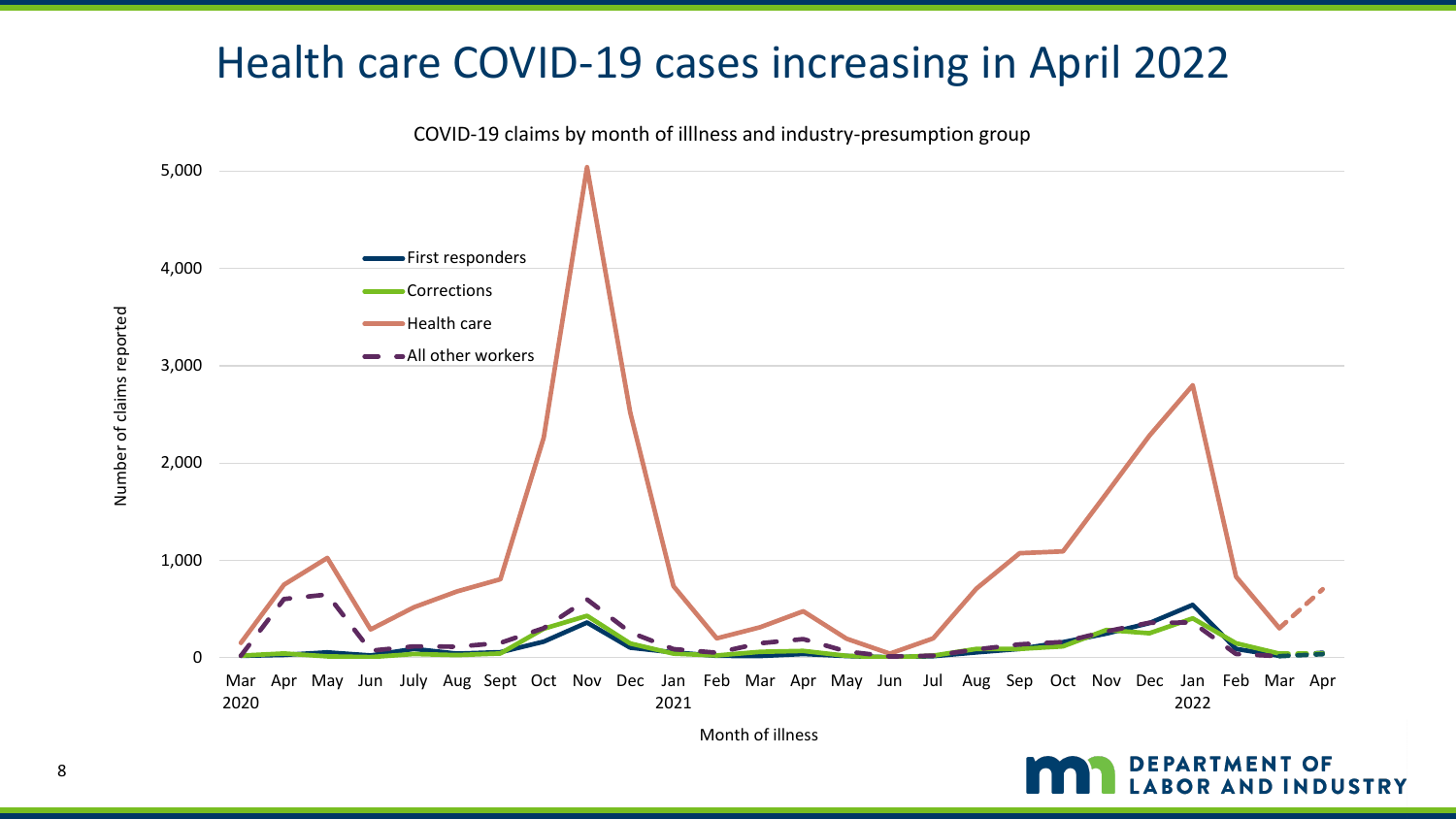### Presumption worker denial rates higher in March 2022 than during the Jan. 2022 presumption gap

Denial rate by month of illness and presumption status



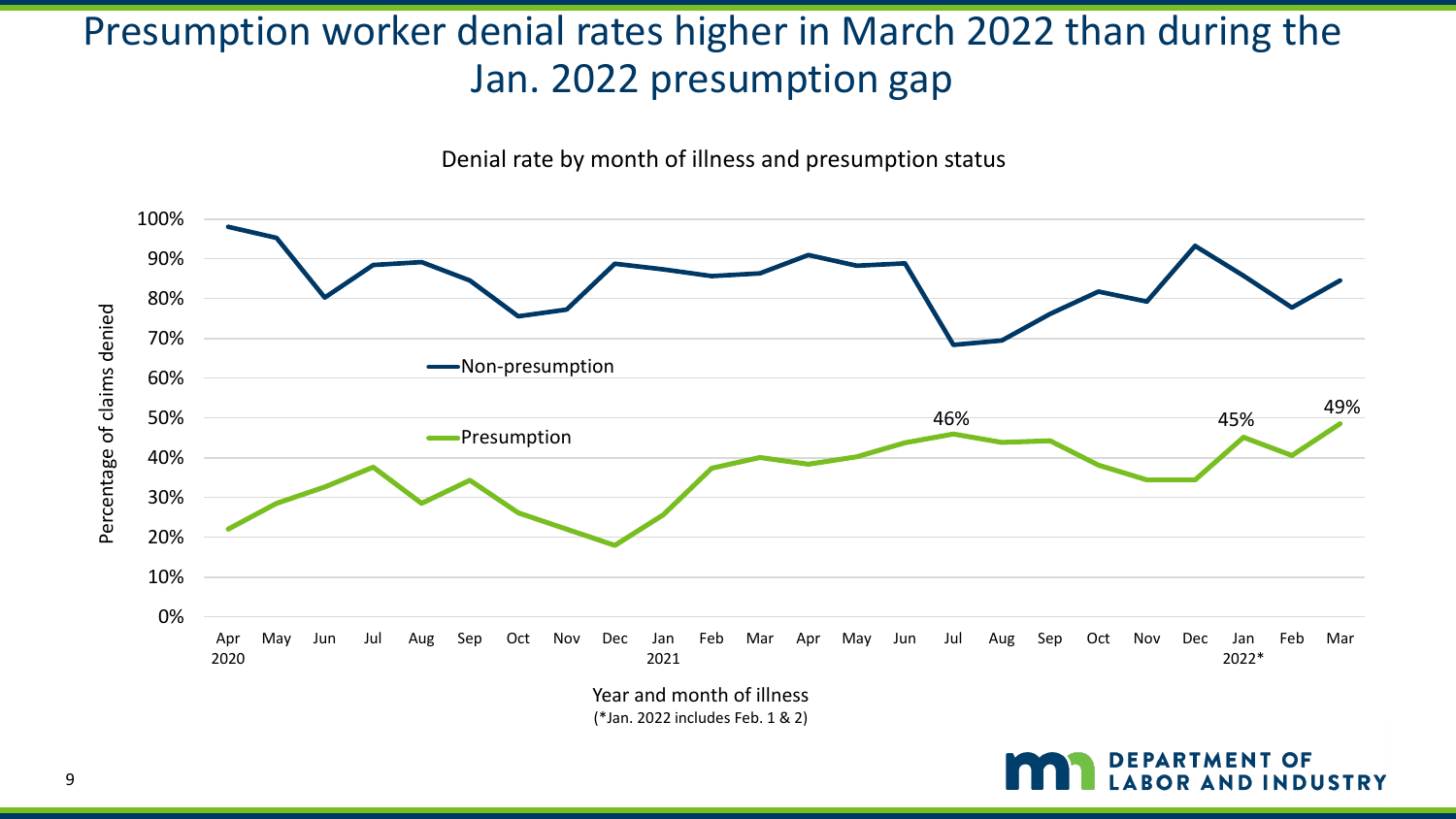# Workers have filed Covid-19 claims from a variety of industries not covered by the presumption of work-relatedness

Number of CV-19 claims by industry sector\* as of May 10, 2022

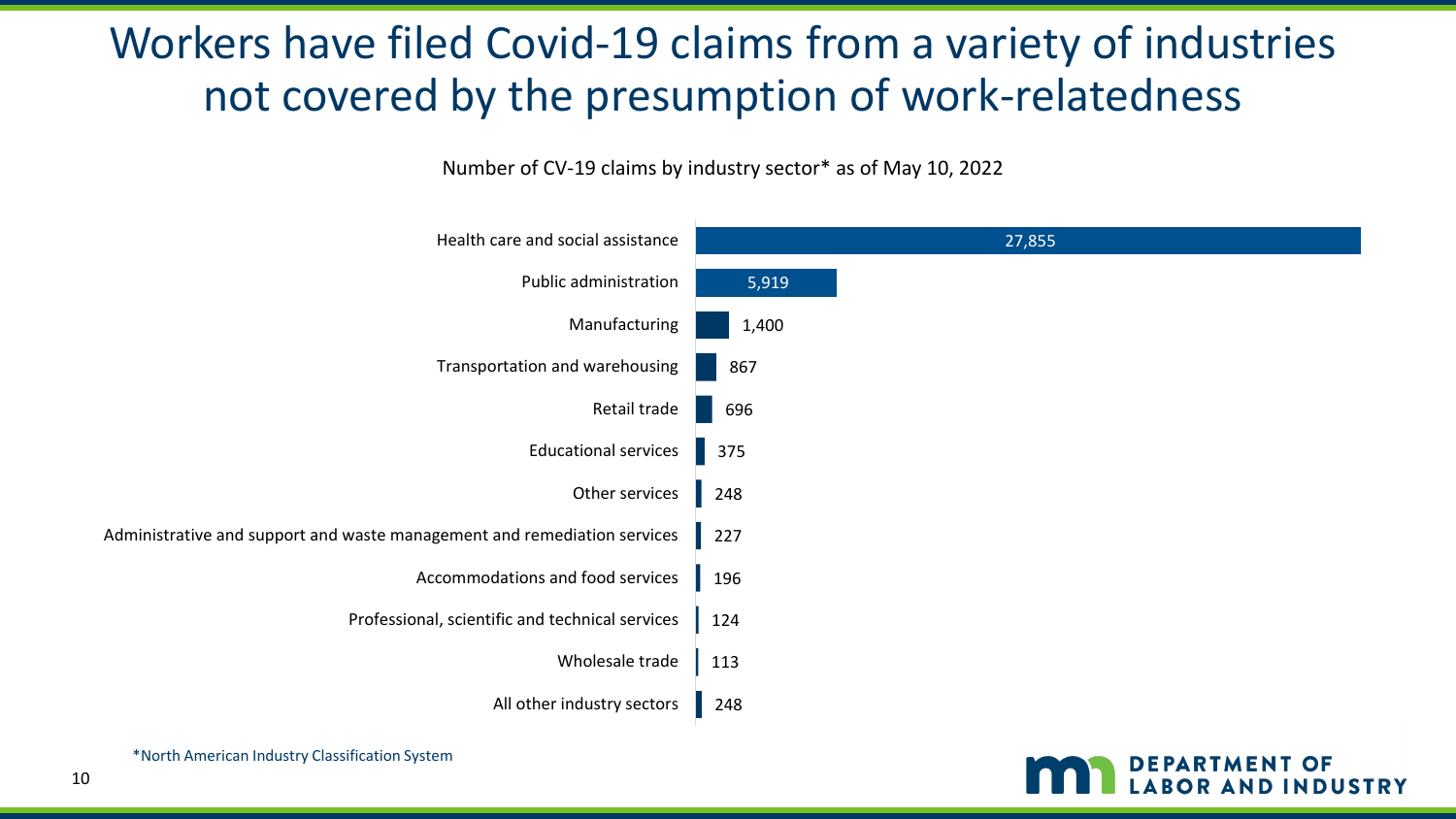## 55% all claims were from hospitals and nursing homes

#### Detailed industries\* with 250 or more CV-19 claims filed as of May 10, 2022



\*North American Industry Classification System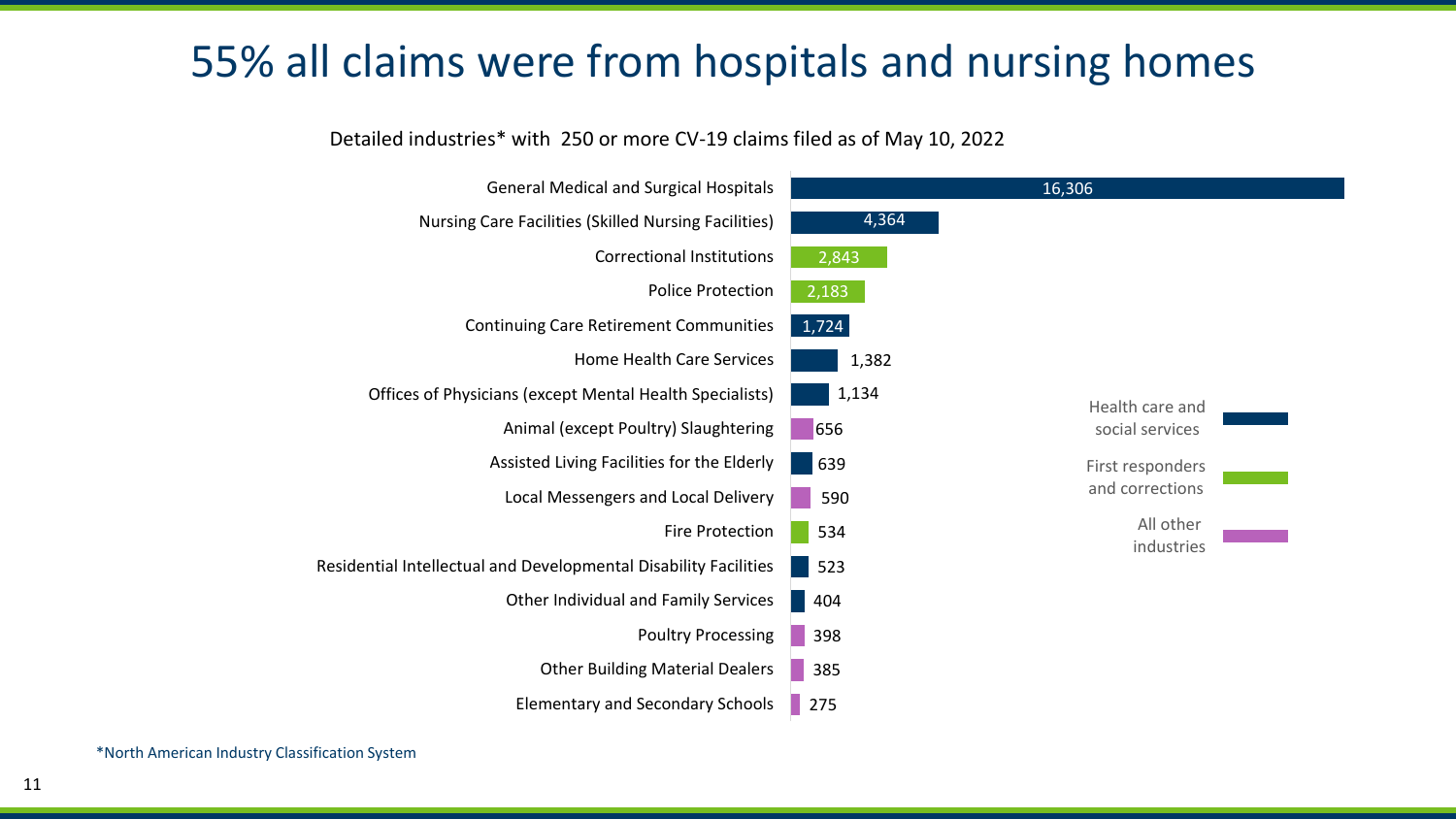# Hospitals and nursing homes have 60% of the paid COVID-19 claims

Detailed industries\* with 200 or more accepted or paid indemnity CV-19 claims as of May 10, 2022



\*North American Industry Classification System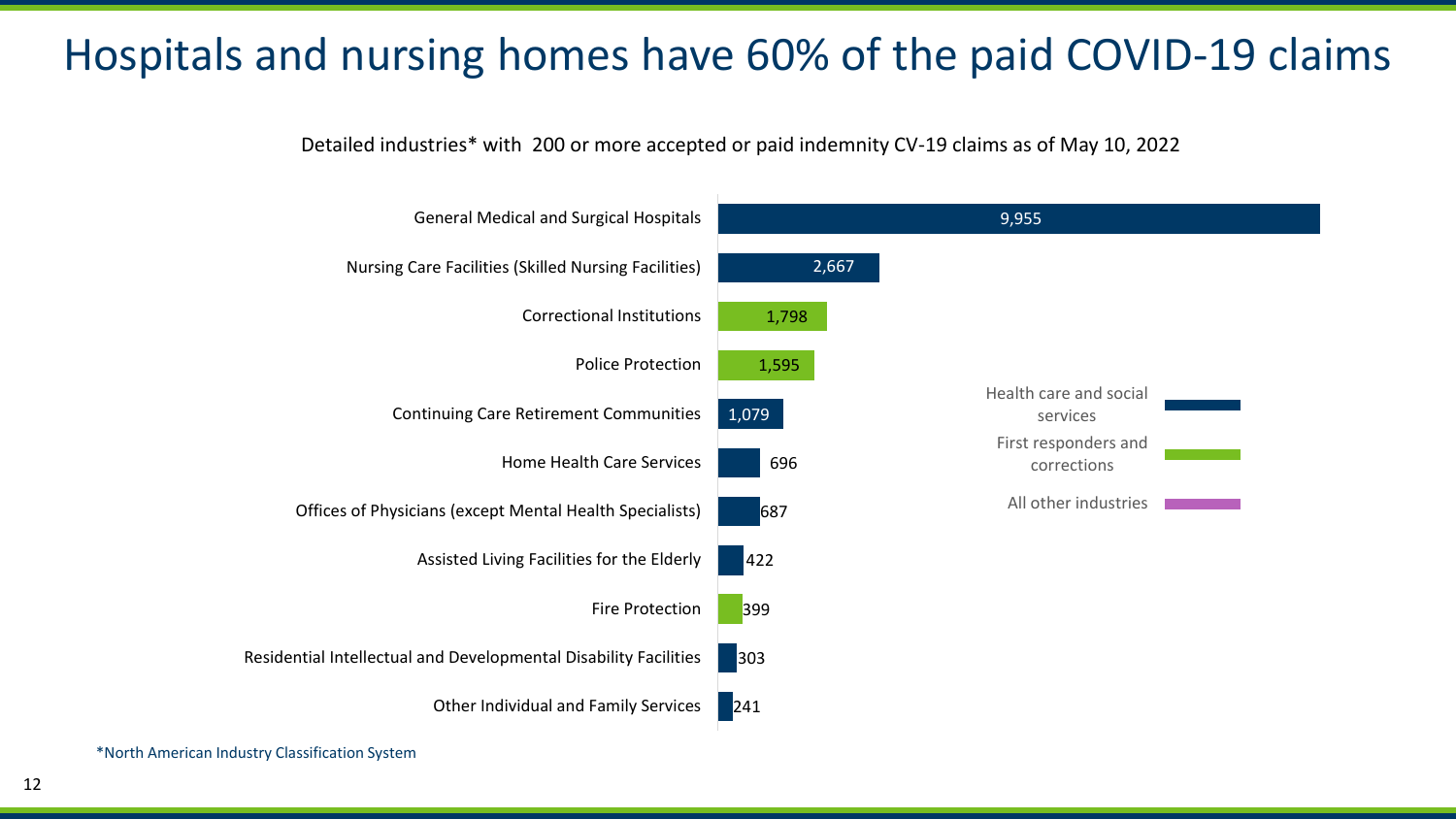#### Health care industry workers in many different occupations filed claims

Number of CV-19 claims by occupation group\* as of May 10, 2022